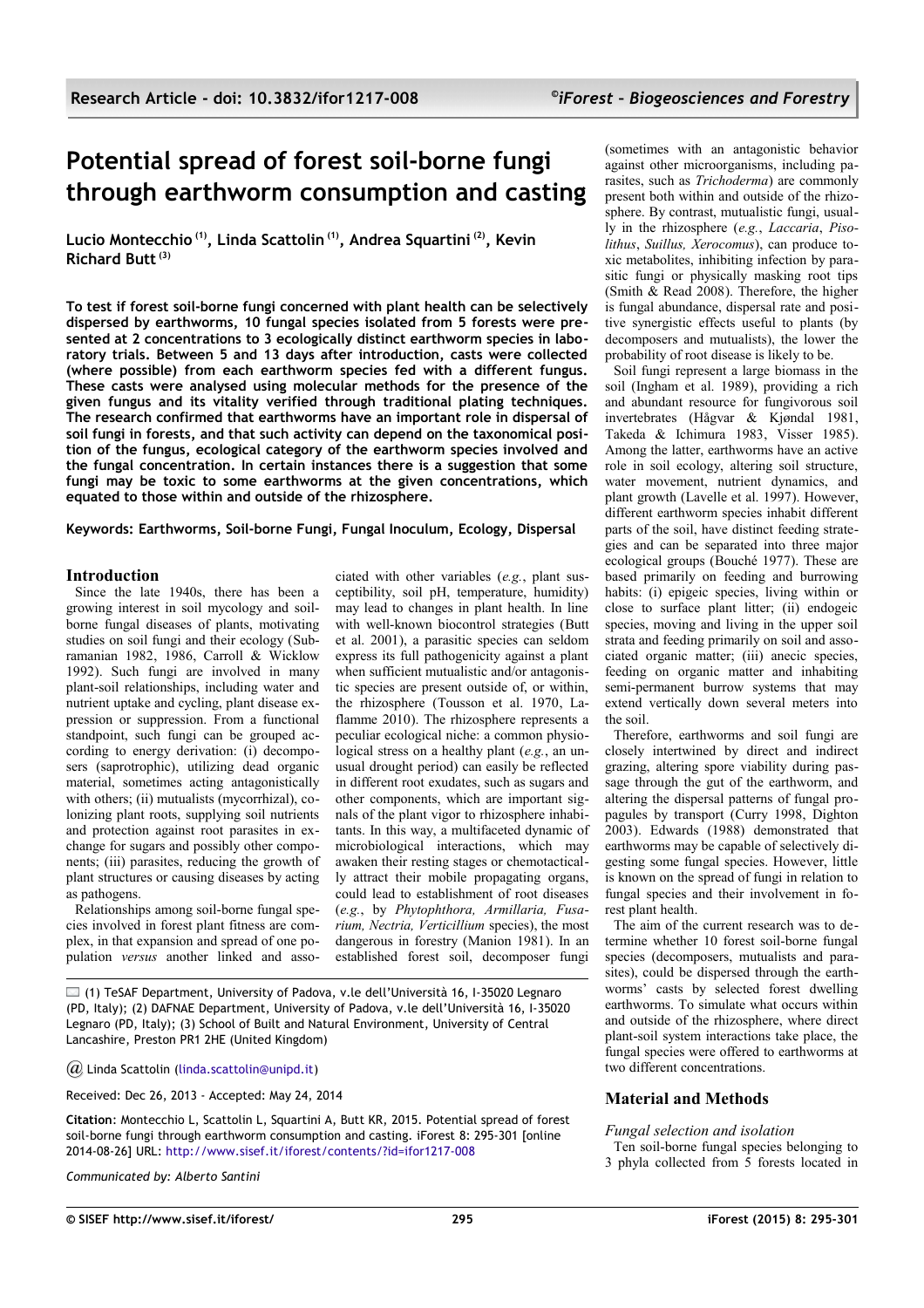| <b>Site</b>   | Forest type, elevation                            | <b>Dominant tree</b>                  | <b>Additional tree</b>                                                                |
|---------------|---------------------------------------------------|---------------------------------------|---------------------------------------------------------------------------------------|
|               | (m a.s.l.), coordinates                           | species                               | species                                                                               |
| $\mathbf{1}$  | Pure coniferous (1572 m)<br>46° 23' N / 12° 10' E | European larch<br>Larix decidua Mill. | Picea abies (L.) Karst.                                                               |
| $\mathcal{L}$ | Mixed forest $(1117 \text{ m})$                   | Norway spruce                         | <i>Abies alba Mill</i>                                                                |
|               | 45° 53' N / 11° 28' E                             | Picea abies (L.) Karst.               | Fagus sylvatica L.                                                                    |
| $\mathcal{E}$ | Broadleaved (54 m)                                | European alder                        | Acer pseudoplatanus L.,                                                               |
|               | 45° 38' N / 11° 31' E                             | Alnus glutinosa L.                    | <i>Fraxinus excelsior</i> L.                                                          |
| 4             | Broadleaved (9 m)<br>45° 49' N / 12° 31' E        | Common oak<br>Quercus robur L.        | Carpinus betulus L. Fraxinus<br>oxycarpa Bieb., Ulmus minor<br>Mill., Prunus avium L. |
| 5             | Broadleaved (2 m)                                 | Holm oak                              | Ostrya carpinifolia Scop.,                                                            |
|               | 45° 07' N / 12° 15' E                             | Ouercus ilex L.                       | Fraxinus ornus L.                                                                     |

<span id="page-1-0"></span>**Tab. 1** - Major forest features from sites where experimental fungal species were isolated.

the Veneto region (north-eastern Italy - [Tab.](#page-1-0) [1\)](#page-1-0) were selected according to the parasitic, mutualistic or hyperparasitic groups with forest plants. Soils from these and similar forests are known to support earthworm communities which include the 3 species selected for this trial (Zanella et al. 2001, Edwards & Bohlen 1996).

The Oomycete *Phytophthora cactorum* (Lebert & Cohn) J. Schröt. (plant parasite), the Ascomycete *Neonectria radicicola* (Gerlach & L. Nilsson) Mantiri & Samuels [anam. *Cylindrocarpon destructans* (Zinssm.) Scholten], *Fusarium reticulatum* Mont., *Verticillium dahliae* Kleb. (plant parasites) and *Trichoderma harzianum* Rifai (fungal hyperparasite), and the Basidiomycote *Armillaria ostoyae* (Romagn.) Herink. (plant parasite), *Laccaria laccata* (Scop. ex Fr.) Bk. & Br., Pisolithus arhizus (Scop.) Rauschert, *Suillus grevillei* (Klotzsch) Singer and *Xerocomus chrysenteron* (Bull.) Quél. (plant mutualists) were isolated and purified in 2008 [\(Tab. 2\)](#page-1-1).

*P. cactorum, N. radicicola, F. reticulatum* and *V. dahliae* were isolated from fragments (1-2 mm long) of infected rootlets surfacesterilized with 0.5 % sodium hypochlorite, thoroughly rinsed with sterile water and plated on PDA (Montecchio 2005). *T. harzianum* was isolated from 4 cm deep soil cores using 10-fold serial dilutions of soil on *Trichoderma* medium E (TME - Carrillo et al. 2004). *A. ostoyae*, *L. laccata*, *P. arhizus*, *S. grevillei* and *X.chrysenteron* pure cultures were obtained from internal tissues of young, undamaged sporocarps; *A. ostoyae* was plated on Potato dextrose agar (PDA), while those remaining were plated on MMNA ("modified Melin-Norkrans liquid medium" with 1.5 % agar; Erwin et al. 1983 - [Tab. 2\)](#page-1-1).

*P. cactorum, N. radicicola, F. reticulatum, T. harzianum* and *V. dahliae* were morphologically identified (Rifai 1969, Nelson et al. 1983, Kim et al. 2001, Samuels et al. 2006). *A. ostoyae*, *L. laccata*, *P. arhizus*, *S. grevillei* and X. *chrysenteron* sporocarps were identified according to Nilson & Persson (1978) and Bérubé & Dessureault (1988).

Also for subsequent investigations and comparisons (see below), the identity of the fungal species was confirmed by DNA extraction, ITS PCR and sequencing. In detail, *P. cactorum* was identified according to Causin et al. (2005), *P. arhizus* upon Henrion et al. (1994), and all the remaining fungi according to Morris et al. (2008). The sequences obtained were compared to those available in the NCBI [\(http://www.ncbi.nih.gov\)](http://www.ncbi.nih.gov/) and UNITE [\(http://unite.ut.ee\)](http://unite.ut.ee/) databases.

# *Fungal inoculum production*

Each purified fungal strain was cultured in liquid medium (PDB or MMN - [Tab. 2\)](#page-1-1). For every strain a 1 liter flask containing 500 ml of medium was inoculated, with a blended 10-ml slurry of one 6 cm diam pure colony, previously grown on its agarized medium and maintained in an orbital shaker (50 r.p.m.,  $20 \pm 1$  °C in the dark) up to the concentration of at least  $10<sup>3</sup>$  propagules (spores, mycelial fragments) cm<sup>-3</sup>, checked every 72 h by a Thoma hematocytometer. The mycelium from each flask was then blended for 10 s, diluted at  $10<sup>2</sup>$  propagules in sterile wa-

<span id="page-1-1"></span>**Tab. 2** - Species (strain and isolation site according to [Tab. 1\)](#page-1-0), main behaviour, substrate of isolation and growing media. (PDA): Potato Dextrose Agar (BD, Becton, Dickinson and Company, NJ, USA); (PDB): Potato Dextrose Broth (BD, NJ, USA); (MMN): modified Melin-Norkrans liquid medium; (MMNA): MMN added with 1.5 % agar; (TME): *Trichoderma* medium E.

| <b>Species strain</b><br>code (site code) | <b>Main behaviour</b>                                                    | <b>Substrate</b><br>of isolation  | <b>Isolation and purification</b><br>media / liquid culture media |
|-------------------------------------------|--------------------------------------------------------------------------|-----------------------------------|-------------------------------------------------------------------|
| A. ostoyae<br>$(AM-132)$                  | parasitic (root rot - Prospero et al. 2004)                              | Sporocarp below Norway spruce     | PDA / PDB                                                         |
| N. radicicola<br>$(CD-23)$                | parasitic (root rot, wilt - Montecchio & Causin 1995)                    | Rootlets from European alder      | PDA / PDB                                                         |
| F.reticulatum<br>$(FR-14)$                | parasitic (root rot, wilt - Montecchio $\&$ Mutto<br>Accordi 2007)       | Rootlets from Common oak          | PDA / PDB                                                         |
| P. cactorum<br>$(PC-6.5)$                 | parasitic (root rot, wilt - Vettraino et al. 2002)                       | Rootlets from Holm oak            | PDA/PDB                                                           |
| V. dahliae<br>$(VD-44)$                   | parasitic (root rot, wilt - Ndubizu 2008)                                | Rootlets from <i>Prunus avium</i> | PDA / PDB                                                         |
| L. laccata<br>$(LL-42)$                   | mutualistic (ectomycorrhizal - Di Marino et al.<br>2009)                 | Sporocarp below Norway spruce     | MMNA / MMN                                                        |
| P. arhizus<br>$(PT-74)$                   | mutualistic (ectomycorrhizal - Dixon et al. 1984)                        | Sporocarp below Common oak        | MMN / MMN                                                         |
| S. grevillei<br>$(SE-1)$                  | mutualistic (ectomycorrhizal - Kottke et al. 1987)                       | Sporocarp below European larch    | MMN / MMN                                                         |
| X.chrysenteron<br>$(XD-3 5)$              | mutualistic (ectomycorrhizal - Diedhiou et al. 2010)                     | Sporocarp below Holm oak          | MMN / MMN                                                         |
| T. harzianum<br>$(TH-243)$                | hyperparasite (root parasites' antagonist - Papavizas<br>& Lumsden 1982) | Organic soil layer                | TME / PDB                                                         |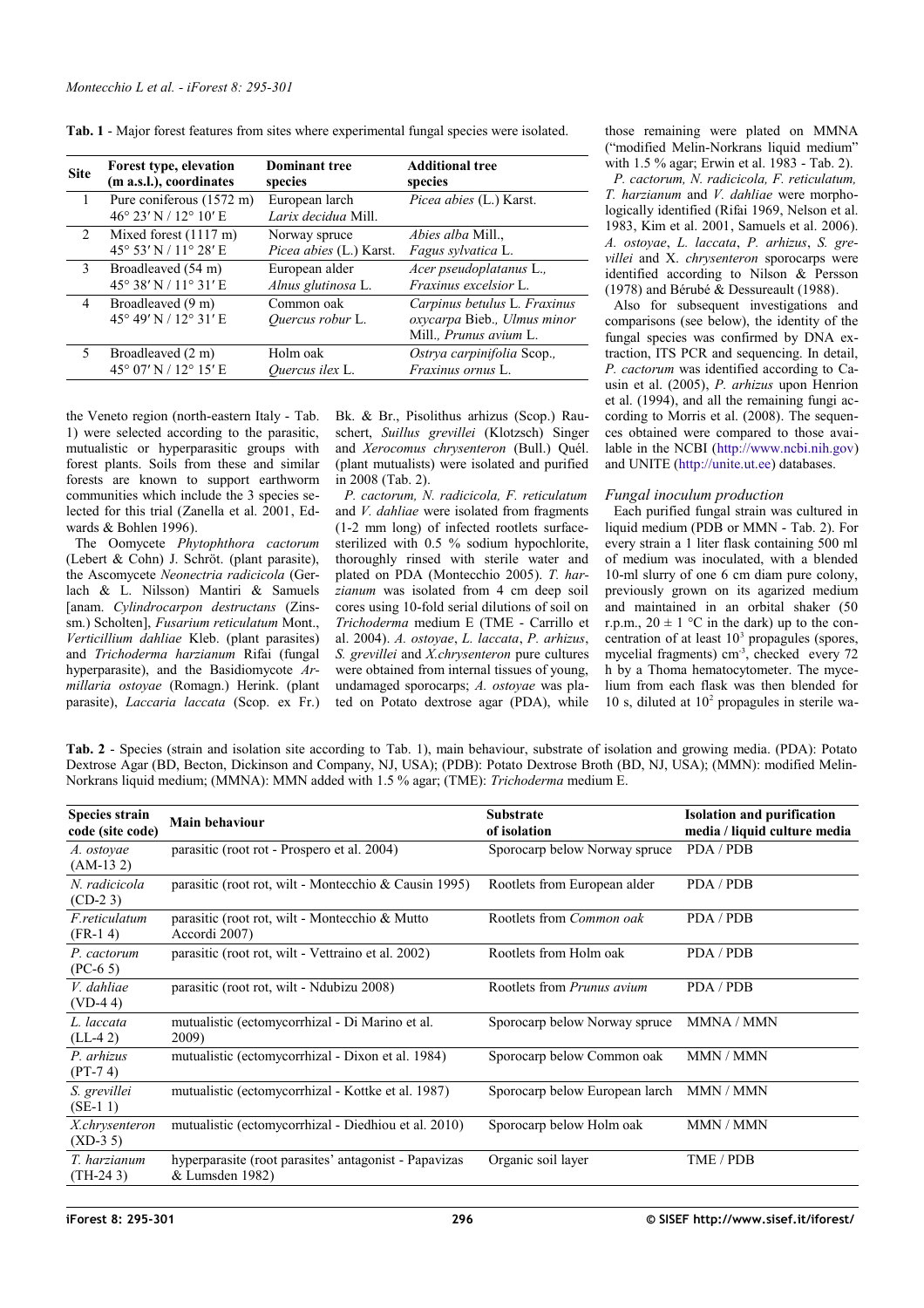ter and used to inoculate six 2-liter sterile containers for each fungal species, containing 500 ml of sterile Kettering loam soil mixture (GSB loams, Kettering, Northants, UK; pH 7.7, 5.5% organic matter), moistened to 85-90% RU with sterile liquid medium, previously stored for 2 days at room temperature to allow the stabilization of the medium.

Inoculated soils were then cultured at  $20 \pm$ 1 °C in the dark. Every 72 h, the fungal viability was verified by plating fragments onto agarized medium (PDA, MMNA, TME), observing the mycelial growth. Furthermore, the fungal concentration was assessed by means of a Thoma's hematocytometer on a mixture of five  $1 \text{ cm}^3$  sub-samples randomly collected from different portions of the container content.

For every strain, the incubation was considered complete when 3 containers reached the concentration of  $1-3 \cdot 10^3$  propagules cm<sup>-3</sup> and the remaining three  $1-3 \cdot 10^5$  propagules  $cc^{-1}$ , allowing the set up of 20 treatments (10) fungi  $\times$  2 concentrations) of 3 replicates each. The two fungal concentrations were chosen as likely average values in forest soils outside and inside the rhizosphere, according both to preliminary investigation by the authors in forest sites 1, 2 and 4 ([Tab. 1\)](#page-1-0), and to the scientific literature (Foster 1985, Smith 1985, Pečiulyte & Dirginčiute-Volodkiene 2009, Saravanakumar & Kaviyarasan 2010).

## *Earthworm maintenance and cast collection*

After incubation, whose length varied depending on the planned concentrations of fungal species (7-35 days), the content of each container was transferred to three 750 ml sterile plastic vessels suitable for earthworm culture (Lowe & Butt 2005). In each vessel a single, healthy adult of *Lumbricus terrestris* L.*, L. rubellus* (Hoffmeister) or *Aporrectodea caliginosa* (Savigny), laboratory-bred and randomly obtained from groups producing casts lacking fungal propagules (plating casts in the 3 agarized media) was transferred and stored at  $15 \pm 1$  °C in the dark for 13 days. These earthworm species were chosen as representatives of the 3 above-mentioned major ecological categories (Bouché 1977).

After 5, 7, 9, 11 and 13 days, each earthworm was removed from the soil, assessed, and classified as: (i) active; (ii) coiled in a resting stage (producing casts or not); or (iii) dead. Each earthworm was rinsed with distilled water, blotted dry (to remove surface soil) and then gently manipulated, such that casts were produced and the latter deposited directly into two sterile tubes: one for plating and the other one for DNA analysis. The earthworm was then returned to the given pot. When casts were not available from ac-

tive or coiled earthworms, casts were defined as absent. Collected casts were stored at  $5 \pm$ 2 °C in darkness for no more than 10 days.

#### *Fungal presence and vitality in casts*

Casts from the tube for plating were used to verify the presence of the fungus previously inoculated into the soil by means of the molecular methods reported above. When the fungus was detected in at least one cast among those obtained across the whole collection period, the fungus was classified as present, otherwise it was considered absent.

Casts from the tube for DNA analysis were used to verify the vitality of the fungus present. To this purpose, all casts were singly plated in  $\overline{9}$  cm diam Petri dishes (PDA, MMNA, TME, all treated with streptomycin sulphate 80 mg  $l^{-1}$  after autoclaving, to limit bacterial proliferations) and incubated at  $20 \pm 1$  °C in the dark. Growing colonies were inspected every 2 days over a 15-day period using a compound microscope for the morphological features of the inoculated fungal species. All colonies were then isolated, purified and classified on molecular bases as previously reported, comparing the obtained sequences. When the fungal species was confirmed from at least one cast, the fungus was considered as vital; otherwise it was considered as non vital.

# **Results**

Results showed that earthworm behavior was greatly influenced by the fungal phylum and mycelium's concentration [\(Tab. 3\)](#page-3-0).

*Lumbricus terrestris* demonstrated a sharply different behavior when fed with Oomycota and Ascomycota compared with Basidiomycota. For the first group (*P. cactorum*, *N. radicicola*, *F. reticulatum* and *V. dahliae*, plant parasites and *T. harzianum*, their hyperparasite) at both fungal concentration and for the whole experiment period, *L. terrestris* maintained full fungal vitality, producing casts where the fungal species were present and vital. In contrast, when fed with fungi belonging to the Basidiomycota, only the root parasite *A. ostoyae* caused no adverse effects at both concentrations, even if detected in casts, also if not vital, only at the lower concentration. By comparison, when fed with all of the mutualistic Basidiomycota (*L. laccata*, *P. arhizus*, *S. grevillei* and *X. chrysenteron*), stress symptoms appeared, such as inactivity and no cast production after 5-11 days, and the fungi were never detected in casts.

*Lumbricus rubellus* behaved as *L. terrestris* for the Ascomycota, at both concentrations, and for *P. cactorum* at the lower concentration, but produced casts with non-vital fungus and died after 9 days when cultured with *P. cactorum* at the higher concentration. Furthermore, when grown with *A. osto-* *yae* and *S. grevillei*, stress symptoms did not appear, whilst death was detected from day 5, 9 and 11 (*L. laccata, P. arhizus, X. chrysenteron*, respectively) in the other treatments. Besides, none of the Basidiomycetes was found living in casts: *A. ostoyae* at both fungal concentrations; *L. laccata, P. arhizus* and *S. grevillei* at the lower concentration were present, but not alive; at higher concentrations the fungi were absent, as for *X. chrysenteron* at both concentrations.

Quite different results arose from *A. caliginosa* treatments, where stress symptoms never appeared when grown with *N. radicicola, F. reticulatum, T. harzianum* and *P. arhizus* at the lower concentration. In all other treatments, stress symptoms appeared (resting stages, dead, or no cast production). Regardless of the fungal presence in casts, from the lower concentration trials, *P. cactorum*, all the Ascomycota, *S. grevillei* and *X. chrysenteron* were present and living, while *A. ostoyae, L. laccata* and *P. arhizus* were detected but not vital. In the casts collected at the higher concentration trials, only *F. reticulatum* was living, while all others were not present.

# **Discussion and conclusions**

The dispersal strategy of forest soil fungi, independent of their relationships with plants, is a key factor from a phytopathological point of view. Soil-borne fungi rarely disperse over great distances (Bruehl 1987) spreading themselves by means of slow hyphal growth towards a nutritional source (Fitter & Garbaye 1994), but their interactions with a wide range of micro- and macroorganisms (Reddell & Spain 1991, Jayasinghe & Parkinson 2009) can assist passive coverage of larger distances and areas. Among these, earthworms probably more than others interact substantially with forest soil, with a feeding behavior influenced mainly by their soil exploration strategies (epigeic, endogeic, anecic). Their ability to select and feed on samples infected by a given fungal species. digesting or depositing as vital within casts is well documented (Piearce 1978, Cooke & Luxton 1980, Cooke 1983, Moody et al. 1996, Bonkowski et al. 2000), but further information is needed on earthworm involvement in the propagation of fungi involved in forest plant health, with increasing distance from the plant.

The experiment performed confirmed (Moody et al. 1996, Shankar et al. 2002) that different earthworm species can feed on different fungi, with total digestion, or their release with at least partial vitality in casts, with differences in this ability mainly due to the fungal phylum and fungal concentration. Results obtained here were partially comparable with those of Bonkowski et al. (2000), where pathogenic fungi were preferred over *Trichoderma*, but in our experiment the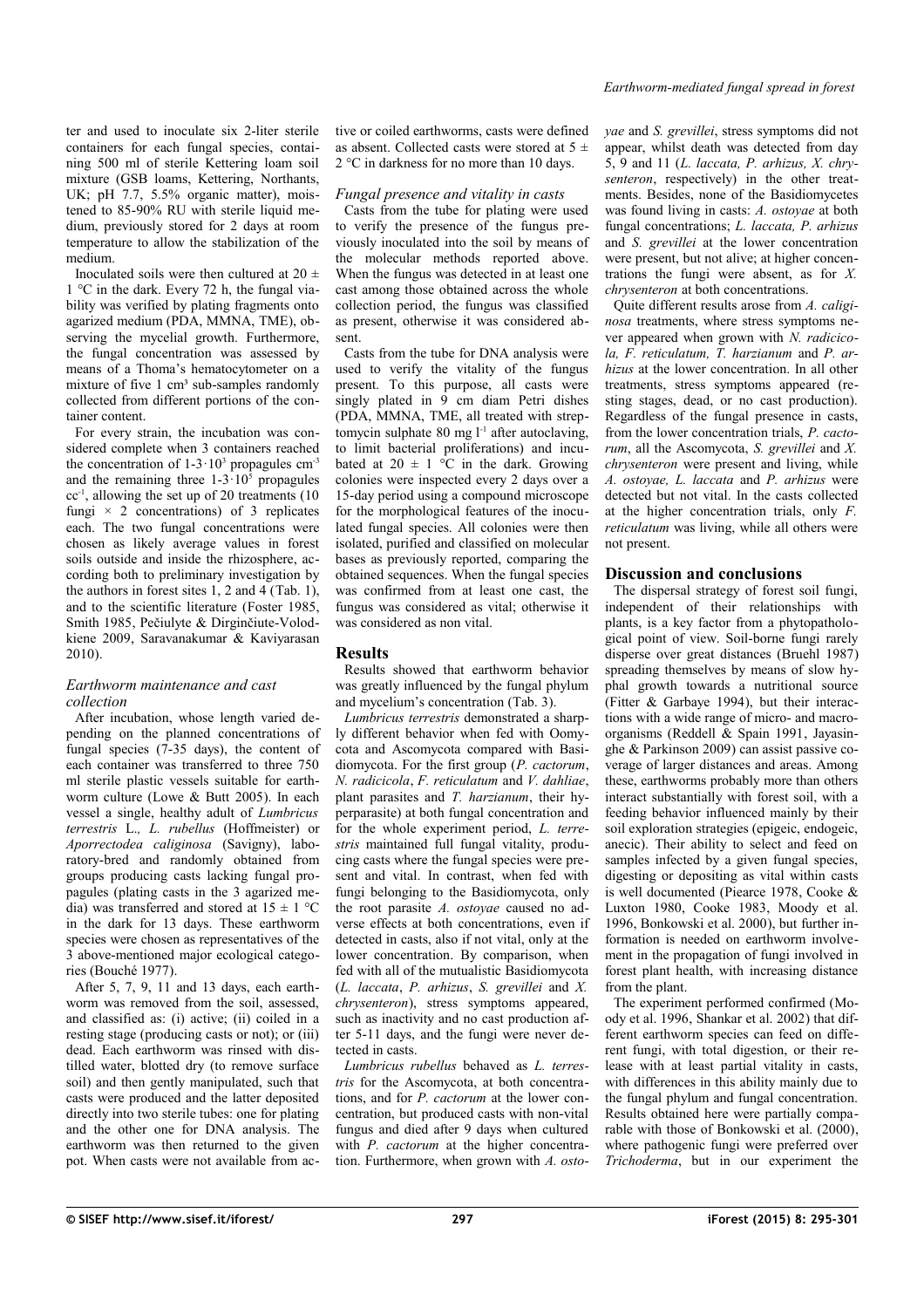<span id="page-3-0"></span>

| <b>Tab. 3</b> - Earthworm status at two fungal concentrations (103, 105 propagules $cc^{-1}$ of soil) and fungus status in casts. Earthworm: (•): active;                 |
|---------------------------------------------------------------------------------------------------------------------------------------------------------------------------|
| ( $\Diamond$ ): coiled in a resting stage but producing casts; (-): coiled but not producing casts; (+): dead. Fungus: ( $\bullet$ ): present and vital; (+): present and |
| non vital; $(-)$ : absent.                                                                                                                                                |

| Earthworm     | <b>Fungus</b><br>Order | <b>Fungus</b><br>species     | <b>Earthworm status</b>             |                                                   | <b>Fungus status</b>     |                          |
|---------------|------------------------|------------------------------|-------------------------------------|---------------------------------------------------|--------------------------|--------------------------|
| species       |                        |                              | 10 <sup>3</sup>                     | 10 <sup>5</sup>                                   | 10 <sup>3</sup>          | 10 <sup>5</sup>          |
| L. terrestris | Oomvcota               | P. cactorum                  |                                     | $\bullet$                                         | $\bullet$                | $\bullet$                |
|               | Ascomycota             | N. radicicola                | $\bullet$                           | ٠                                                 |                          | $\bullet$                |
|               |                        | F. reticulatum               | $\bullet$                           | $\bullet$                                         |                          | $\bullet$                |
|               |                        | T. harzianum                 | $\bullet$                           | $\bullet$                                         | $\bullet$                | $\bullet$                |
|               |                        | V. dahliae                   | $\bullet$                           | $\bullet$                                         | ٠                        | $\bullet$                |
|               | Basidiomycota          | A. ostoyae                   | $\bullet$                           | $\bullet$                                         | ÷                        | $\overline{\phantom{a}}$ |
|               |                        | L. laccata                   | $\bullet$ (- from day 11)           |                                                   |                          |                          |
|               |                        | P. arhizus                   |                                     | $\bullet$ ( $\Diamond$ from day 5)                | $\blacksquare$           | $\overline{\phantom{a}}$ |
|               |                        | S. grevillei                 | $\bullet$                           | $\cdot$ (- from day 11)                           |                          |                          |
|               |                        | X. chrysenteron              | $\bullet$                           | $\overline{\cdot}$ (- from day 7)                 |                          |                          |
| L. rubellus   | Oomycota               | P. cactorum                  |                                     | $\overline{\cdot}$ († from day 9)                 | $\bullet$                | 4                        |
|               | Ascomvcota             | N. radicicola                | $\bullet$                           |                                                   | $\bullet$                | $\bullet$                |
|               |                        | F. reticulatum               | $\bullet$                           | $\bullet$                                         |                          | $\bullet$                |
|               |                        | T. harzianum                 | $\bullet$                           |                                                   | ٠                        | ٠                        |
|               |                        | V. dahliae                   | $\bullet$                           | ٠                                                 |                          | $\bullet$                |
|               | Basidiomycota          | A. ostoyae                   | $\bullet$                           |                                                   |                          | ÷                        |
|               |                        | L. laccata                   | $\bullet$                           | $\cdot$ († from day 5)                            |                          | $\overline{\phantom{a}}$ |
|               |                        | P. arhizus                   | $\bullet$                           | $\cdot$ († from day 9)                            |                          |                          |
|               |                        | S. grevillei                 | $\bullet$                           |                                                   |                          | $\overline{\phantom{a}}$ |
|               |                        | X. chrysenteron              | $\bullet$                           | $\cdot$ († from day 11)                           | $\overline{\phantom{a}}$ |                          |
| A. caliginosa | Oomycota               | P. cactorum                  | $\bullet$ (- from day 13)           | $\overline{\cdot$ ( $\Diamond$ from day 5)        | $\bullet$                | $\overline{\phantom{a}}$ |
|               | Ascomvcota             | N. radicicola                |                                     | $\overline{\cdot}$ († from day 5)                 |                          | $\overline{\phantom{0}}$ |
|               |                        | $\overline{F}$ . reticulatum | ٠                                   | $\cdot$ († from day 11)                           | $\bullet$                | $\bullet$                |
|               |                        | T. harzianum                 |                                     | $-(\dagger$ from day 11)                          | $\bullet$                | $\overline{\phantom{a}}$ |
|               |                        | V. dahliae                   | $\bullet$ ( $\Diamond$ from day 7)  | $\overline{-}$ († from day 9)                     | ٠                        | $\overline{\phantom{a}}$ |
|               | Basidiomycota          | A. ostovae                   | $\bullet$ ( $\Diamond$ from day 11) |                                                   |                          | $\overline{\phantom{a}}$ |
|               |                        | L. laccata                   | $\bullet$ ( $\Diamond$ from day 13) | $-(†$ from day 11)                                | ÷                        | $\overline{a}$           |
|               |                        | P. arhizus                   |                                     | $\overline{\cdot}$ († from day 9)                 | ÷                        | $\overline{\phantom{a}}$ |
|               |                        | S. grevillei                 | $\cdot$ ( $\Diamond$ from day 13)   | $\overline{\phantom{a}}$ ( $\Diamond$ from day 9) | ٠                        |                          |
|               |                        | X. chrysenteron              | $\bullet$ ( $\Diamond$ from day 13) | $\sqrt[3]{t}$ from day 11)                        | $\bullet$                | $\blacksquare$           |

species used were different. By comparison, when fed with Basidiomycota the earthworms showed a species-specific behavior. *Lumbricus terrestris* produced casts containing dead hyphae of *A. ostoyae*, typically a root rotter fungus, while no DNA traces of all other Basidiomycota (all ectomycorrhizal) were found in casts. *Lumbricus rubellus* demonstrated an ability to feed on all of the Basidiomycota given, excluding the mycorrhizal *X. chrysenteron*, but these were never found as vital in casts. *A. caliginosa* fed on all of the Basidiomycota, producing casts with dead propagules of *A. ostoyae, L. laccata* and *P. arhizus*, and living propagules of *S. grevillei* and *X. chrysenteron*.

The destiny of ingested microorganisms depends on their adaptation to the intestinal conditions of the earthworm (Dash et al. 1986, Moody et al. 1995, 1996, Buck et al. 2000). Two opposing processes act during digestion. Favorable pH-value, increased nutrient and water supply in the gut increases the microbial population during gut passage (Barois & Lavelle 1986), whilst intestinal transit and fluids can reduce numbers of species by digestion (Devliegher & Verstraete 1995). According to these results, our study showed that all earthworms allowed a safe transit of all the non-Basidiomycetes and that the parasitic Basidiomycete *A. ostoyae* was fed upon and totally digested. Moreover, the remaining Basidiomycetes, all mycorrhizal, ranged from rejection (*L. terrestris*) to ingestion (*A. caliginosa*). Moreover, in the latter a total digestion of some mycorrhizal Basidiomycete (*L. laccata*, *P. arhizus*) and a lack or incomplete digestion of others (*S. grevillei* and *X. chrysenteron*) was observed.

As earthworms prefer the habitats in which they forage (Reddell & Spain 1991, Dighton 2003), considering 7 days is enough both to feed and, for *L. terrestris*, to potentially move several meters away from the point of grazing (Mather  $\&$  Christensen 1988), we might suppose that all the earthworms tested can spread the given Oomycota and the Ascomycetes (1 antagonist, 4 root parasites). Furthermore*, A. caliginosa* can act as a vector of 2 mutualistic fungi. Observed stress symptoms of this earthworm species, likely attributable to mycotoxic effects (Smith & Read 2008), need further investigation.

In contrast with Moody et al. (1995), under our experimental conditions no differences in earthworm preference were observed among Ascomycetes, apart from *A. caliginosa* that, at the highest concentration, exclusively preferred *F. reticulatum*.

In summary, the non-Basidiomycetes, frequently quickly colonizing the superficial soil layers when present in low concentrations (as typically happens in bulk soil), are easily fed upon and transported alive to other ecologically similar sites by earthworms. This resulted, moreover, independently from the behavior (relationship with plants) of the latter. Increasing the fungal concentration, as usually happens moving from bulk soil to rhizosphere, this ability characterizes mainly epigeic and anecic species (Bonkowski et al. 2000). As the Oomycetes studied were restricted to just one species, such wide considerations can be only speculative, but earthworms may act as with the Ascomycetes. The Basidiomycetes (including the root parasite *A. ostoyae* and 4 ectomycorrhizal fungi) were not fed upon, or were eaten and totally digested, probably due to their low food quality for earthworms (Bonkowski et al. 2000). Among them, as a general trend, ectomycorrhizal fungi were detected alive in casts only in the pairs *A. caliginosa* + *S. grevillei* and *X. chrysenteron*: often they were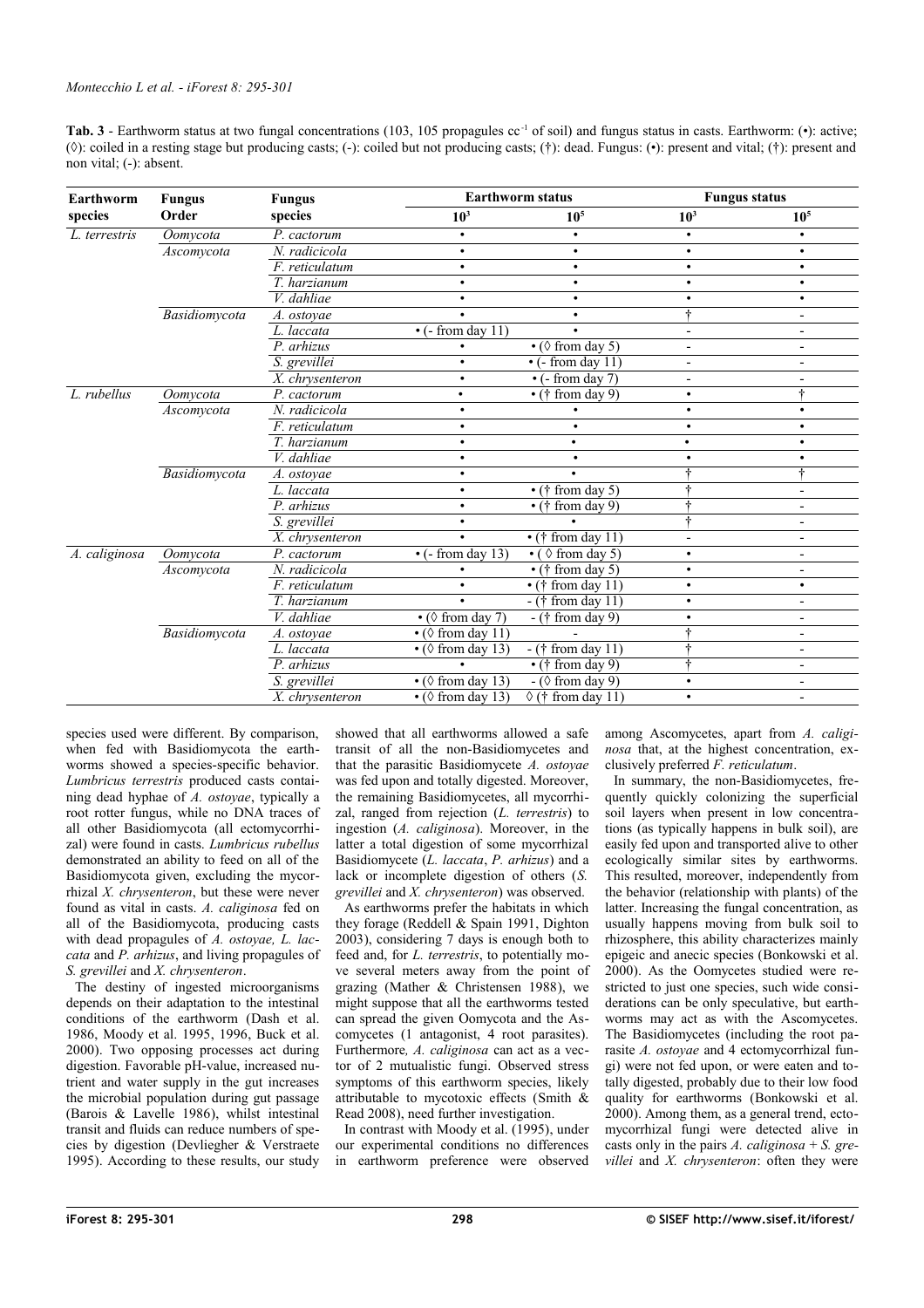not eaten (*L. terrestris* in all concentrations, *L. rubellus* and *A. caliginosa* in the highest concentration), sometimes they were eaten and totally digested. Unfortunately, little is known to explain these results as, unlike endomycorrhizae (Gange 1993), zootrophic dispersal of ectomycorrhizae has been widely documented only with small mammals (Trappe 1988, Kotter & Farentinos 1984, Reddell & Spain 1991). Generally, the reported results confirmed that earthworms have an important role in spreading soil fungi in forests, and that such activity can depend on both the ecological grouping of the three species involved, and the fungal concentration, widening the knowledge on the ecologic dynamics related to forest plants' health within the soil. Fast-growing species were preferred to Basidiomycetes, generally refused, with a general food preference irrespective of earthworm ecological group, visible only when associated to the rhizospheric fungal concentrations. This allowed us to suggest that fungi characteristic of early successional stages of decomposition can be used by earthworms as cues to detect fresh and nutrient rich organic resources in soil. In accordance with previous papers (Scheu 1987, Scheu & Schaefer 1988, Tiunov & Scheu 2000, Bonkowski et al. 2000), considering the ecological role of fungi as part of the plant, decomposer community may provide a deeper insight into the underlying mechanisms, than simply referring to food preferences of earthworms. This hypothesis is supported by the observed food preferences of earthworms: the most preferred fungi of earthworms include many plant tissue parasites which commonly attack either plantlets and adult plants (*Phytophthora, Fusarium, Verticillium, Nectria*). The selectivity for fungal species differed considerably among earthworm species in our experiment, indicating differential use of fungi as food or food indicators by earthworms. Detritivore epigeic and anecic earthworm species, *L. rubellus* and *L. terrestris*, respectively, are important consumers of litter material which is generally densely colonized by fungi. These species have been shown to be more selective in their food choices (Hendriksen 1990), and the distinctive preferences for certain fungal species by the epigeic *L. rubellus* and anecic *L. terrestris* are in accordance with our expectations. In contrast, the geophagous endogeic species *A. caliginosa* was highly selective (only *Fusarium reticulatum* at rhizospheric concentration) and consumed less material. Endogeic species consume high amounts of mineral soil (Judas 1992) and rely less on fresh litter resources.

A general trend can be proposed: outside of the rhizosphere or during secondary successions (*e.g.*, after fires), propagules from surviving vegetation can be more readily moved into new areas, being recolonized by plants than could be achieved *via* physical dispersal alone. Where low fungal concentration is common, non-Basidiomycetes have greater opportunities than other fungi to be spread by earthworms. This could explain the capillary presence of *Fusarium* and *Verticillium* infections, also in seedlings, along an ecotonal forest border, probably also passively vectored by earthworms or other soil fauna.

As the effects of any competition in species assembly is difficult to demonstrate (Connor & Simberloff 1979), a combined use of experimentation and mathematical modeling could be useful. Further investigation and results are needed to analyze the numerous abiotic and biotic variables dynamically interacting in the rhizosphere and having a role in plant diseases epidemiology.

## **Acknowledgements**

The authors wish to thank Dr. M. Stefenatti and Mr. S. Zanella for their help in fungal isolations and molecular analyses.

#### **References**

- Barois I, Lavelle P (1986). Changes in respiration rate and some physicochemical properties of a tropical soil during transit through *Pontoscolex corethrurus*. Soil Biology and Biochemistry 18 (5): 539-541. - doi: [10.1016/0038-0717\(86\)9001](http://dx.doi.org/10.1016/0038-0717(86)90012-X)  $2-X$
- Bérubé JA, Dessureault M (1988). Morphological characterization of *Armillaria ostoyae* and *Armillaria sinapina* sp. nov. Canadian Journal of Botany 66 (10): 2027-2034. [online] URL: [http://www.nrcresearchpress.com/doi/abs/10.113](http://www.nrcresearchpress.com/doi/abs/10.1139/b88-277%EF%BB%BF) [9/b88-277](http://www.nrcresearchpress.com/doi/abs/10.1139/b88-277%EF%BB%BF)
- Bonkowski M, Griffiths BS, Ritz K (2000). Food preferences of earthworms for soil fungi. Pedobiologia 44: 666-676. - doi: [10.1078/S0031-40](http://dx.doi.org/10.1078/S0031-4056(04)70080-3) [56\(04\)70080-3](http://dx.doi.org/10.1078/S0031-4056(04)70080-3)
- Bouché MB (1977). Strategies lombriciennes [Earthworms strategies]. In: "Soil Organisms as Components of Ecosystems" (Lohm U, Person T eds). Ecological Bulletin 25: 122-132. [in French] [online] URL: [http://www.jstor.org/sta](http://www.jstor.org/stable/20112572)[ble/20112572](http://www.jstor.org/stable/20112572)
- Bruehl GW (1987). Soilborne plant pathogens. MacMillan Publishing Company, New York, USA, pp. 368. [online] URL: [http://www.cabdi](http://www.cabdirect.org/abstracts/19871337460.html)[rect.org/abstracts/19871337460.html](http://www.cabdirect.org/abstracts/19871337460.html)
- Buck C, Langmaack M, Schrader S (2000). Influence of mulch and soil compaction on earthworm cast properties. Applied Soil Ecology 14 (3): 223-229. - doi: [10.1016/S0929-1393\(00\)000](http://dx.doi.org/10.1016/S0929-1393(00)00054-8) [54-8](http://dx.doi.org/10.1016/S0929-1393(00)00054-8)
- Butt TM, Jackson C, Magan N (2001). Fungi as biocontrol agents: progress, problems and potential. CABI Publications, Wallingford, UK, pp. 1- 8. - doi: [10.1079/9780851993560.0000](http://dx.doi.org/10.1079/9780851993560.0000)
- Carrillo C, Diaz G, Honrubia M (2004). Improving the production of ectomycorrhizal fungus mycelium in a bioreactor by measuring the ergosterol content. Engineering in Life Sciences 4

#### *Earthworm-mediated fungal spread in forest*

#### (1): 43-45. - doi: [10.1002/elsc.200420003](http://dx.doi.org/10.1002/elsc.200420003)

Carroll GC, Wicklow DT (1992). The fungal community. Its organization and role in the ecosystem. In "Mycology, vol. 9 (2<sup>nd</sup> edn)". Marcel Dekker Inc., New York, USA, pp. 952. [online] URL: [http://books.google.com/books?id=ikJfKa](http://books.google.com/books?id=ikJfKaz0lEEC) [z0lEEC](http://books.google.com/books?id=ikJfKaz0lEEC)

- Causin R, Scopel C, Grendene A, Montecchio L (2005). An improved method for the detection of *Phytophthora cactorum* (L.C.) Schröeter in infected plant tissues using SCAR markers. Journal of Plant Pathology 87: 25-35. [online] URL: <http://www.jstor.org/stable/41998204>
- Connor EF, Simberloff D (1979). The assembly of species communities: chance or competition? Ecology 60: 1132-1140. - doi: [10.2307/1936961](http://dx.doi.org/10.2307/1936961)
- Cooke A (1983). The effects of fungi on food selection by *Lumbricus terrestris* L. In: "Earthworm Ecology - From Darwin to vermiculture" (Satchell JE ed). Chapman & Hall, London, UK, pp. 365-381.
- Cooke A, Luxton M (1980). Effect of microbes on food selection by Lumbricus terrestris. Revue d'Ecologie et de Biologie du Sol 17 : 365-373. [online] URL: [http://www.cabdirect.org/abstracts](http://www.cabdirect.org/abstracts/19811960450.html) [/19811960450.html](http://www.cabdirect.org/abstracts/19811960450.html)
- Curry JP (1998). Factors affecting earthworm abundance in soil. In: "Earthworm Ecology" (Edwards CA ed). St. Lucie Press, Boca Raton, FL, USA, pp. 37-64.
- Dash HK, Beura BN, Dash MC (1986). Gut load, transit time, gut microflora and turnover of soil, plant and fungal material by some tropical earthworms. Pedobiologia 2: 13-20. [online] URL: [http://cat.inist.fr/?aModele=afficheN&cpsidt=79](http://cat.inist.fr/?aModele=afficheN&cpsidt=7903666) [03666](http://cat.inist.fr/?aModele=afficheN&cpsidt=7903666)
- Devliegher W, Verstraete W (1995). *Lumbricus terrestris* in a soil core experiment: nutrient-enrichment processes (NEP) and gut associated processes (GAP) and their effect on microbial biomass and microbial activity. Soil Biology and Biochemistry 27 (12): 1573-1580. - doi: [10.1016](http://dx.doi.org/10.1016/0038-0717(95)00090-2) [/0038-0717\(95\)00090-2](http://dx.doi.org/10.1016/0038-0717(95)00090-2)
- Di Marino E, Montecchio L, Scattolin L, Abs C, Agerer R (2009). The ectomycorrhizal community structure in European beech forests differing in coppice shoot age and stand features. Journal of Forestry 107 : 250-259. [online] URL: [http://](http://www.ingentaconnect.com/content/saf/jof/2009/00000107/00000005/art00009) [www.ingentaconnect.com/content/saf/jof/2009/0](http://www.ingentaconnect.com/content/saf/jof/2009/00000107/00000005/art00009) [0000107/00000005/art00009](http://www.ingentaconnect.com/content/saf/jof/2009/00000107/00000005/art00009)
- Diedhiou AG, Dupouey JL, Buée M, Dambrine E, Laüt L, Garbaye J (2010). The functional structure of ectomycorrhizal communities in an oak forest in central France witnesses ancient Gallo-Roman farming practices. Soil Biology and Biochemistry 42 (5): 860-862. - doi: [10.1016/j.soil](http://dx.doi.org/10.1016/j.soilbio.2010.01.011)[bio.2010.01.011](http://dx.doi.org/10.1016/j.soilbio.2010.01.011)
- Dighton J (2003). Fungi in ecosystem processes. M. Dekker Inc., New York, USA, pp. 424. [online] URL: [http://books.google.com/books?id=bJ](http://books.google.com/books?id=bJKw_BpzUkcC) [Kw\\_BpzUkcC](http://books.google.com/books?id=bJKw_BpzUkcC)
- Dixon RK, Garrett HE, Cox GS, Marx DH, Sander IL (1984). Inoculation of three *Quercus* species with eleven isolates of ectomycorrhizal fungi. I. Inoculation success and seedling growth relationships. Forest Science 30: 364-372. [on-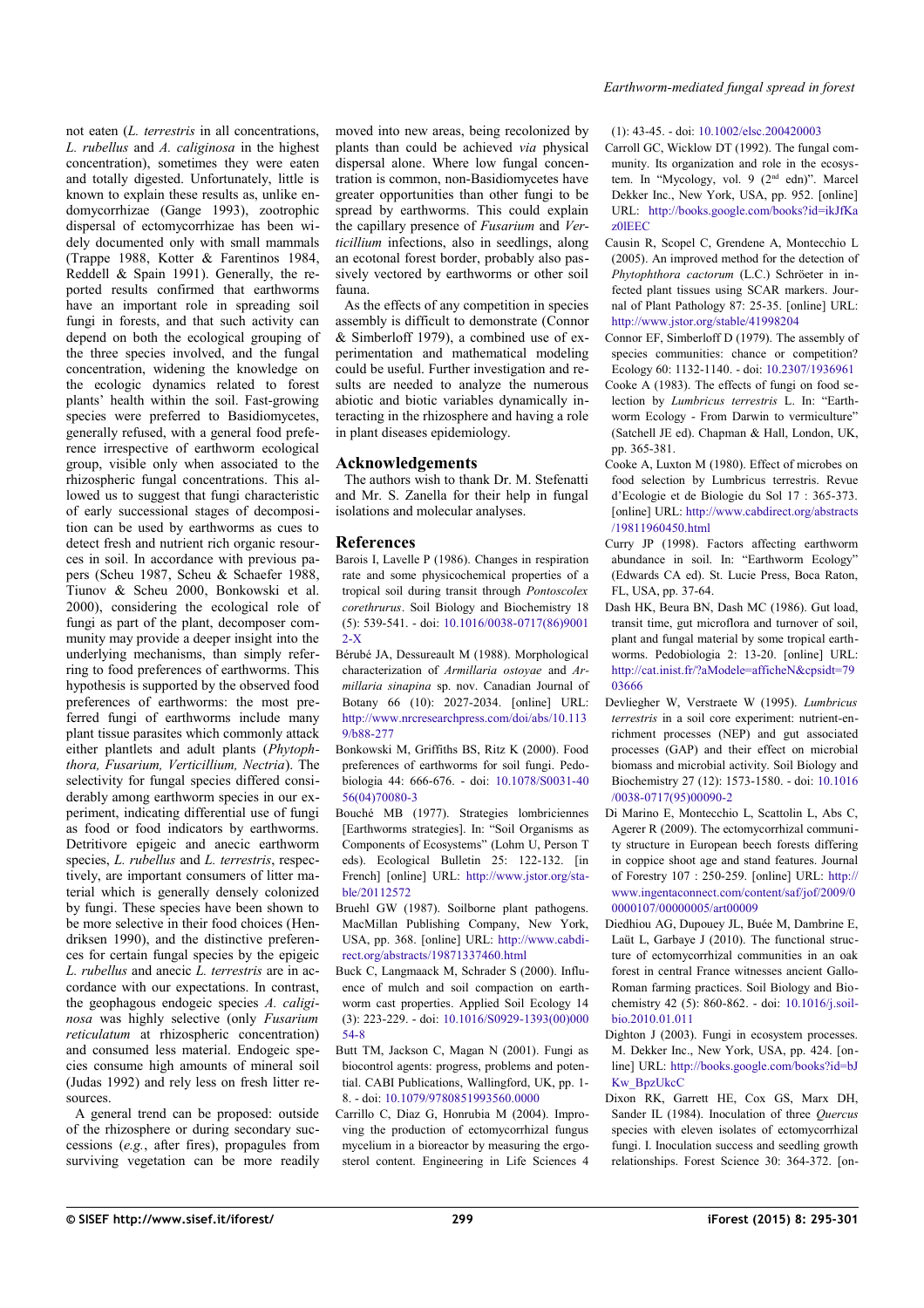line] URL: [http://www.ingentaconnect.com/con](http://www.ingentaconnect.com/content/saf/fs/1984/00000030/00000002/art00015)[tent/saf/fs/1984/00000030/00000002/art00015](http://www.ingentaconnect.com/content/saf/fs/1984/00000030/00000002/art00015)

- Edwards CA (1988). Breakdown of animal, vegetable and industrial organic wastes by earthworms. In: "Earthworms in Waste and Environmental Management" (Edwards CA, Neuhauser EF eds). SPB Academic Publishing, The Hague, The Netherlands, pp. 21-31.
- Edwards CA, Bohlen PJ (1996). Biology and ecology of earthworms (3<sup>rd</sup> edn). Chapman and Hall, London, UK, pp. 426. [online] URL: [http://book](http://books.google.com/books?id=ad4rDwD_GhsC)[s.google.com/books?id=ad4rDwD\\_GhsC](http://books.google.com/books?id=ad4rDwD_GhsC)
- Erwin DC, Bartnicki-Garcia S, Tsao PH (1983). *Phytophthora*: its biology, taxonomy, ecology, and pathology. The American Phytopathological Society, St. Paul, MN, USA, pp. 364.
- Fitter AH, Garbaye J (1994). Interactions between mycorrhizal fungi and other soil organisms. Plant and Soil 159: 23-132. [online] URL: [http://](http://link.springer.com/article/10.1007/BF00000101) [link.springer.com/article/10.1007/BF00000101](http://link.springer.com/article/10.1007/BF00000101)
- Foster RC (1985). The biology of the rhizosphere. In: "Ecology and management of soilborne plant pathogens" (Parker CA, Rovira AD, Moore KJ, Wong PTW, Kollmorgen JF eds). APS Press, St. Paul, MN, USA, pp.75-79.
- Gange A (1993). Translocation of mycorrhizal fungi by earthworms during early succession. Soil Biology and Biochemistry 25 (8): 1021- 1026. - doi: [10.1016/0038-0717\(93\)90149-6](http://dx.doi.org/10.1016/0038-0717(93)90149-6)
- Hågvar S, Kjøndal RB (1981). Effects of artificial acid rain on the microarthropod fauna in decomposing birch leaves. Pedobiologia 22: 409-422.
- Hendriksen NB (1990). Leaf-litter selection by detritivore and geophagous earthworms. Biology and Fertility of Soils 10: 17-21. [online] URL: [http://link.springer.com/article/10.1007/BF0033](http://link.springer.com/article/10.1007/BF00336119) [6119](http://link.springer.com/article/10.1007/BF00336119)
- Henrion B, Chevalier G, Martin F (1994). Typing truffle species by PCR amplification of the ribosomal DNA spacers. Mycological Research 98 : 37-43. - doi: [10.1016/S0953-7562\(09\)80333-X](http://dx.doi.org/10.1016/S0953-7562(09)80333-X)
- Ingham ER, Coleman DC, Moore JC (1989). An analysis of food-web structure and function in a shortgrass prairie, a mountain meadow, and a lodgepole pine forest. Biology and Fertility of Soils 8: 29-37. - doi: [10.1007/BF00260513](http://dx.doi.org/10.1007/BF00260513)
- Jayasinghe BD, Parkinson D (2009). Earthworms as the vectors of actinomycetes antagonistic to litter decomposer fungi. Applied Soil Ecology 43 (1): 1-10. - doi: [10.1016/j.apsoil.2009.06.001](http://dx.doi.org/10.1016/j.apsoil.2009.06.001)
- Judas M (1992). Gut content analysis of earthworms (Lumbricidae) in a beechwood. Soil Biology and Biochemistry 24 (12): 1413-1417. doi: [10.1016/0038-0717\(92\)90126-I](http://dx.doi.org/10.1016/0038-0717(92)90126-I)
- Kim JT, Park IH, Lee HB, Hahm YB, Yu SH (2001). Identification of *Verticillium dahliae* and *V. albo-atrum* causing wilt of tomato in Korea. Plant Pathology Journal 17: 222-226. [online] URL: [http://www.dbpia.co.kr/Journal/ArticleDe](http://www.dbpia.co.kr/Journal/ArticleDetail/628295)[tail/628295](http://www.dbpia.co.kr/Journal/ArticleDetail/628295)
- Kotter MM, Farentinos RC (1984). Formation of ponderosa pine ectomycorrhizae after inoculation with faeces of tassel-eared squirrels. Mycologia 76: 758-760. - doi: [10.2307/3793237](http://dx.doi.org/10.2307/3793237)
- Kottke I, Guttenberger M, Hampp R, Oberwinkler F (1987). An *in vitro* method for establishing

mycorrhizae on coniferous tree seedlings. Trees 1: 191-194. - doi: [10.1007/BF00193562](http://dx.doi.org/10.1007/BF00193562)

- Laflamme G (2010). Root diseases in forest ecosystems. Canadian Journal of Plant Pathology 32 (1): 68-76. - doi: [10.1080/0706066100362](http://dx.doi.org/10.1080/07060661003621779) [1779](http://dx.doi.org/10.1080/07060661003621779)
- Lavelle P, Bignell D, Lepage M, Wolters V, Roger P, Ineson P, Heal OW, Dhillion S (1997). Soil function in a changing world: the role of invertebrate ecosystem engineers. European Journal of Soil Biology 33: 159-193. [online] URL: [http://cat.inist.fr/?aModele=afficheN&cpsidt=23](http://cat.inist.fr/?aModele=afficheN&cpsidt=2374419) [74419](http://cat.inist.fr/?aModele=afficheN&cpsidt=2374419)
- Lowe CN, Butt KR (2005). Culture techniques for soil dwelling earthworms: a review. Pedobiologia 49: 401-413. - doi: [10.1016/j.pedobi.2005.04.0](http://dx.doi.org/10.1016/j.pedobi.2005.04.005) [05](http://dx.doi.org/10.1016/j.pedobi.2005.04.005)
- Manion PD (1981). Tree disease concepts. Prentice-Hall Inc., Englewood Cliffs, NJ, USA, pp. 399. [online] URL: [http://www.cabdirect.org/ab](http://www.cabdirect.org/abstracts/19810672031.html)[stracts/19810672031.html](http://www.cabdirect.org/abstracts/19810672031.html)
- Mather JG, Christensen O (1988). Surface movements of earthworms in agricultural land. Pedobiologia 32: 399-405. [online] URL: [http://www.](http://www.cabdirect.org/abstracts/19891932060.html) [cabdirect.org/abstracts/19891932060.html](http://www.cabdirect.org/abstracts/19891932060.html)
- Montecchio L (2005). Damping-off of beech seedlings caused by *Fusarium avenaceum* in Italy. Plant Disease 89 (9): 1014-1014. - doi: [10.1094/](http://dx.doi.org/10.1094/PD-89-1014A) [PD-89-1014A](http://dx.doi.org/10.1094/PD-89-1014A)
- Montecchio L, Mutto Accordi S (2007). Endophytic occurrence of a pathogenic strain of *Fusarium reticulatum* in English oak in Italy. Journal of Plant Pathology 89: 74-74. [online] URL: [http://www.cabdirect.org/abstracts/20083005705](http://www.cabdirect.org/abstracts/20083005705.html) [.html](http://www.cabdirect.org/abstracts/20083005705.html)
- Montecchio L, Causin R (1995). First report of *Cylindrocarpon destructans* on English walnut in Italy. Plant Disease 79 : 967-967. - doi: [10.10](http://dx.doi.org/10.1094/PD-79-0967B) [94/PD-79-0967B](http://dx.doi.org/10.1094/PD-79-0967B)
- Moody SA, Briones MJI, Piearce TG, Dighton J (1995). Selective consumption of decomposing wheat straw by earthworms. Soil Biology and Biochemistry 27 (9): 1209-1213. - doi: [10.1016/](http://dx.doi.org/10.1016/0038-0717(95)00024-9) [0038-0717\(95\)00024-9](http://dx.doi.org/10.1016/0038-0717(95)00024-9)
- Moody SA, Piearce TG, Dighton J (1996). Fate of some fungal spores associated with wheat straw decomposition on passage through the guts of *Lumbricus terrestris* and *Aporrectodea longa*. Soil Biology and Biochemistry 28 (4-5): 533- 537. - doi: [10.1016/0038-0717\(95\)00172-7](http://dx.doi.org/10.1016/0038-0717(95)00172-7)
- Morris MH, Perez-Perez MA, Smith ME, Bledsoe CS (2008). Multiple species of ectomycorrhizal fungi are frequently detected on individual oak root tips in a tropical cloud forest. Mycorrhiza 18 (8): 375-383. - doi: [10.1007/s00572-008-0186-1](http://dx.doi.org/10.1007/s00572-008-0186-1)
- Ndubizu TOC (2008). Effects of earthworms, nematodes, cultivations and host plants on *Verticillium* wilt of peach and cherry. Annals of Applied Biology 86 (2): 153-161. - doi: [10.1111/j.1744-](http://dx.doi.org/10.1111/j.1744-7348.1977.tb01828.x) [7348.1977.tb01828.x](http://dx.doi.org/10.1111/j.1744-7348.1977.tb01828.x)
- Nelson PE, Toussoun TA, Marasas WFO (1983). *Fusarium* species: an illustrated manual for identification. Pennsylvania State University Press, University Park, PA, USA, pp. 193.
- Nilson S, Persson O (1978). Fungi of northern Europe. 2, Gill Fungi. Penguin Nature Guides,

Penguin Books, London, UK, pp. 36.

- Papavizas GC, Lumsden RD (1982). Improved medium for isolation of *Trichoderma* spp. from soil. Plant Disease 66: 1019-1020. - doi: [10.1094](http://dx.doi.org/10.1094/PD-66-1019) [/PD-66-1019](http://dx.doi.org/10.1094/PD-66-1019)
- Pečiulyte D, Dirginčiute-Volodkiene V (2009). Effect of long-term industrial pollution on microorganisms in soil of deciduous forests situated along a pollution gradient next to a fertilizer factory. 2. Abundance and diversity of soil fungi. Ekologija 55 (2): 133-141. - doi: [10.2478/v1005](http://dx.doi.org/10.2478/v10055-009-0017-5) [5-009-0017-5](http://dx.doi.org/10.2478/v10055-009-0017-5)
- Piearce TG (1978). Gut contents of some lumbricid earthworms. Pedobiologia 18: 153-157.
- Prospero S, Holdenrieder O, Rigling D (2004). Comparison of the virulence of *Armillaria cepistipes* and *Armillaria ostoyae* on four Norway spruce provenances. Forest Pathology 34 (1): 1- 14. - doi: [10.1046/j.1437-4781.2003.00339.x](http://dx.doi.org/10.1046/j.1437-4781.2003.00339.x)
- Reddell P, Spain AV (1991). Earthworms as vectors of viable propagules of mycorrhizal fungi. Soil Biology and Biochemistry 23 (8): 767-774. - doi: [10.1016/0038-0717\(91\)90147-C](http://dx.doi.org/10.1016/0038-0717(91)90147-C)
- Rifai MA (1969). A revision of the genus *Trichoderma*. Mycol Papers 116: 1-56.
- Samuels GJ, Rossman AY, Chaver P, Overton BE, Poldmaa K (2006). Hypocreales of the southeastern United States: an identification guide. CBS Biodiversity 4: 1-145.
- Saravanakumar K, Kaviyarasan V (2010). Seasonal distribution of soil fungi and chemical properties of montane wet temperate forest types of Tamil Nadu. African Journal of Plant Science 4 (6): 190-196. [online] URL: [http://www.aca](http://www.academicjournals.org/article/article1380118031_SaravanakumarandKaviyarasan.pdf)[demicjournals.org/article/article1380118031\\_Sar](http://www.academicjournals.org/article/article1380118031_SaravanakumarandKaviyarasan.pdf) [avanakumarandKaviyarasan.pdf](http://www.academicjournals.org/article/article1380118031_SaravanakumarandKaviyarasan.pdf)
- Scheu S (1987). The role of substrate feeding earthworms (Lumbricidae) for bioturbation in a beechwood soil. Oecologia 72 (2): 192-196. doi: [10.1007/BF00379266](http://dx.doi.org/10.1007/BF00379266)
- Scheu S, Schaefer M (1988). Bottom-up control of the soil macrofauna community in a beechwood on limestone: manipulation of food resources. Ecology 79 (5): 1573-1585. - doi: [10.18](http://dx.doi.org/10.1890/0012-9658(1998)079%5B1573:BUCOTS%5D2.0.CO;2) [90/0012-9658\(1998\)079\[1573:BUCOTS\]2.0.CO](http://dx.doi.org/10.1890/0012-9658(1998)079%5B1573:BUCOTS%5D2.0.CO;2) [;2](http://dx.doi.org/10.1890/0012-9658(1998)079%5B1573:BUCOTS%5D2.0.CO;2)
- Shankar SG, Ranganathan S, Ranjith MS, Vijayalakshmi GS (2002). Did earthworms contribute to the parasitic evolution of dermatophytes? Mycoses 45 (9-10): 399-401. - doi: [10.1046/j.1439-](http://dx.doi.org/10.1046/j.1439-0507.2002.00772.x) [0507.2002.00772.x](http://dx.doi.org/10.1046/j.1439-0507.2002.00772.x)
- Smith SE (1985). A mathematical model of vescicular-arbuscular mycorrhizal infection in roots of *Trifolium subterraneum*. In: "Ecology and management of soilborne plant pathogens" (Parker CA, Rovira AD, Moore KJ, Wong PTW, Kollmorgen JF eds). APS Press, St. Paul, MN, USA, pp.88-91.
- Smith SE, Read DJ (2008). Mycorrhizal symbiosis. Academic Press, London, UK, pp. 800.
- Subramanian CV (1982). Tropical mycology: future needs and development. Current Science 51: 321-325. [online] URL: [http://repository.ias.ac.](http://repository.ias.ac.in/51719/1/1-pub.pdf) [in/51719/1/1-pub.pdf](http://repository.ias.ac.in/51719/1/1-pub.pdf)
- Subramanian CV (1986). The progress and status of mycology in India. Proceedings - Plant Sci-